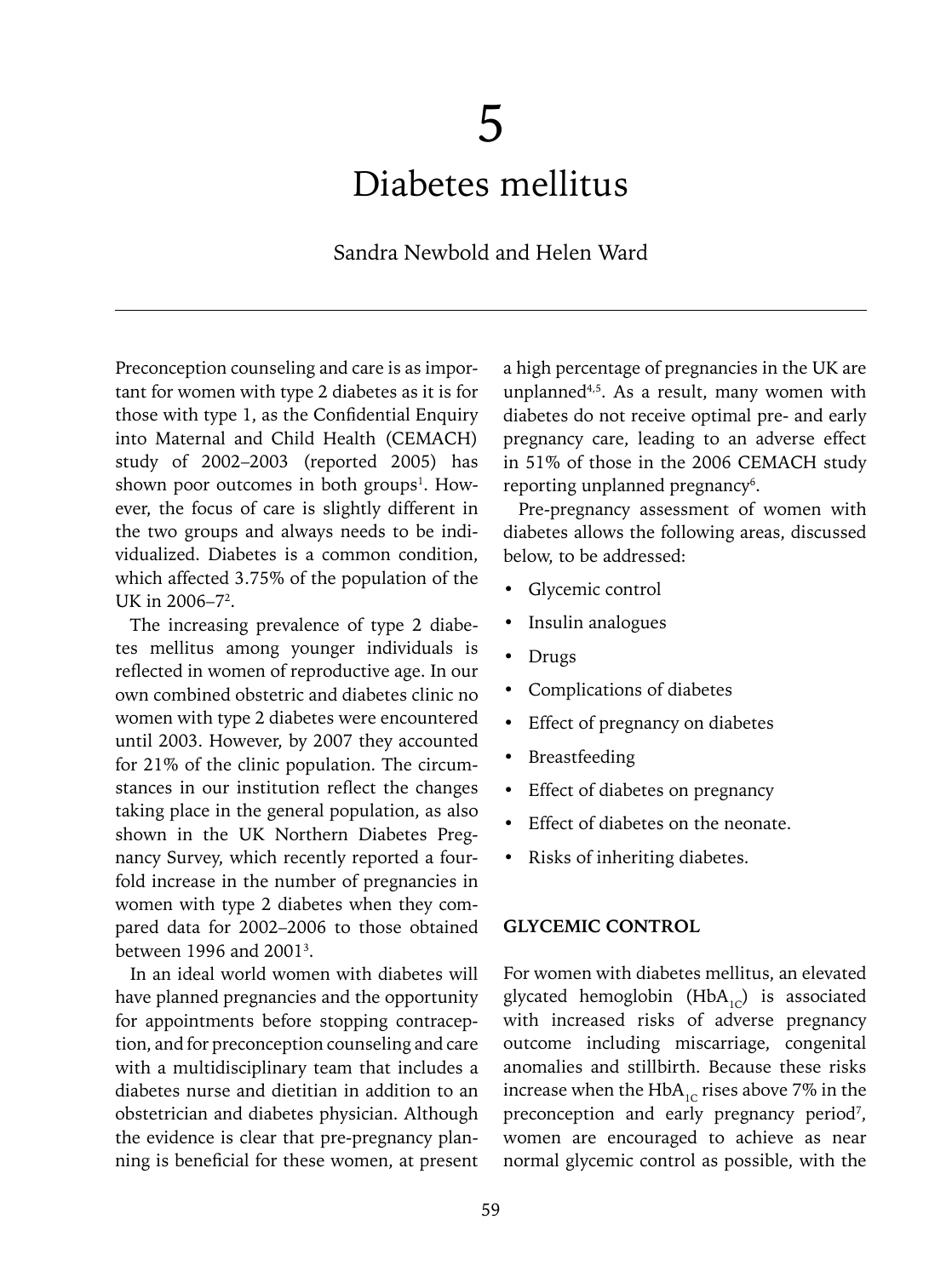recent National Institute for Health and Clinical Excellence (NICE) guidelines suggesting a target preconception  $HbA_{\text{1C}}$  of 6.1%<sup>8</sup>. The American Diabetes Association (ADA) recommendations for care recommend a target  $HbA_{1C}$ of less than 6.0%9 . Suhonen and co-workers report a relative risk for fetal malformations of 3.0 for women with type 1 diabetes with marginally elevated  $HbA_{1C}$  (5.6–6.8%)<sup>10</sup>, with the association still present after adjusting for other factors including maternal age, duration of diabetes, parity and smoking. Another study stratified women with type 1 diabetes into two groups based on an initial  $HbA_{1C}$  above or below 7.5% and found a four-fold increase in adverse outcomes along with a nine-fold increase in congenital anomalies in the group with higher  $HbA_{1C}^{11}$ . Although the 1989 St Vincent Declaration aimed for 'a pregnancy outcome in the diabetic woman that approximates to that of a non-diabetic woman'<sup>12</sup>, the 2005 CEMACH data documented much higher rates of stillbirth, perinatal death and neonatal death than national rates for diabetic women in the UK, with equally poor rates being observed for types 1 and 21 . These findings underscore the compelling need for further improvement in outcomes.

NICE recommends that conception be avoided if glycemic control is very poor as indicated by an  $HbA_{1C}$  of greater than  $10\%$ <sup>8</sup>. This recommendation is based on the marked increases in congenital anomalies that accompany increases in HbA<sub>1c</sub>. For example, Greene and colleagues reported a more than 12-fold increased relative risk of a congenital anomaly associated with an  $HbA_{1C}$  of greater than 12.7% compared with below 9.3%13. Accompanying this, significantly higher rates of spontaneous abortion also are observed once the HbA<sub>1c</sub> is greater than  $12\%^{14}$ .

Preconception counseling and care *per se* are associated with improved outcomes for diabetic women. In a meta-analysis the rate of congenital anomalies was 2.1% in women who received preconception care in comparison

to  $6.5\%$  in those who had not<sup>5</sup>. However, these data need to be interpreted carefully, as women who access preconception care tend to be older, less likely to smoke and have a lower  $HbA_{1c}$  in the first trimester. In contrast, those women who do not access preconception care are more likely to have had an unplanned pregnancy with its inherent risks.

One of the major components of preconception care is achieving and continuing to maintain optimal glycemic control, whilst taking into account each individual's situation with regards to her diabetes. To achieve the  $HbA_{1C}$ target recommended by NICE, the blood glucose ranges should be 3.9–5.5mmol/l premeals and up to 7.8mmol/l on a 1-hour postprandial reading<sup>8</sup>. Monitoring for postprandial hyperglycemia clearly improves pregnancy outcome15. Multiple daily blood glucose testing is essential to achieve the best possible glycemic control. In striving for near normal glycemic control prior to conception, it is essential that this be balanced against the risks of hypoglycemia and, in particular, severe hypoglycemic episodes. A severe hypoglycemic episode is described as one that requires assistance of another person. *A diabetic woman's risk factors for severe hypoglycemic events include previous severe episodes and known impairment or absence of hypoglycemic warnings*16,17. Hypoglycemia treatment and avoidance are discussed below. For those women who may be unable to achieve these extremely tight targets for whatever reasons, it is useful to be aware that each 1% reduction in  $HbA_{1c}$  achieved before conception is associated with improvements in outcome. Achieving an  $HbA_{1c}$  of below 7% without driving it lower may be more feasible for many women with longstanding diabetes, especially those on insulin<sup>7</sup>.

For women with type 2 diabetes, it may be necessary to consider a transfer to insulin therapy to optimize their glycemic control before conception. Metformin is not licensed in the UK for use in pregnancy, but its continuation should be considered in those women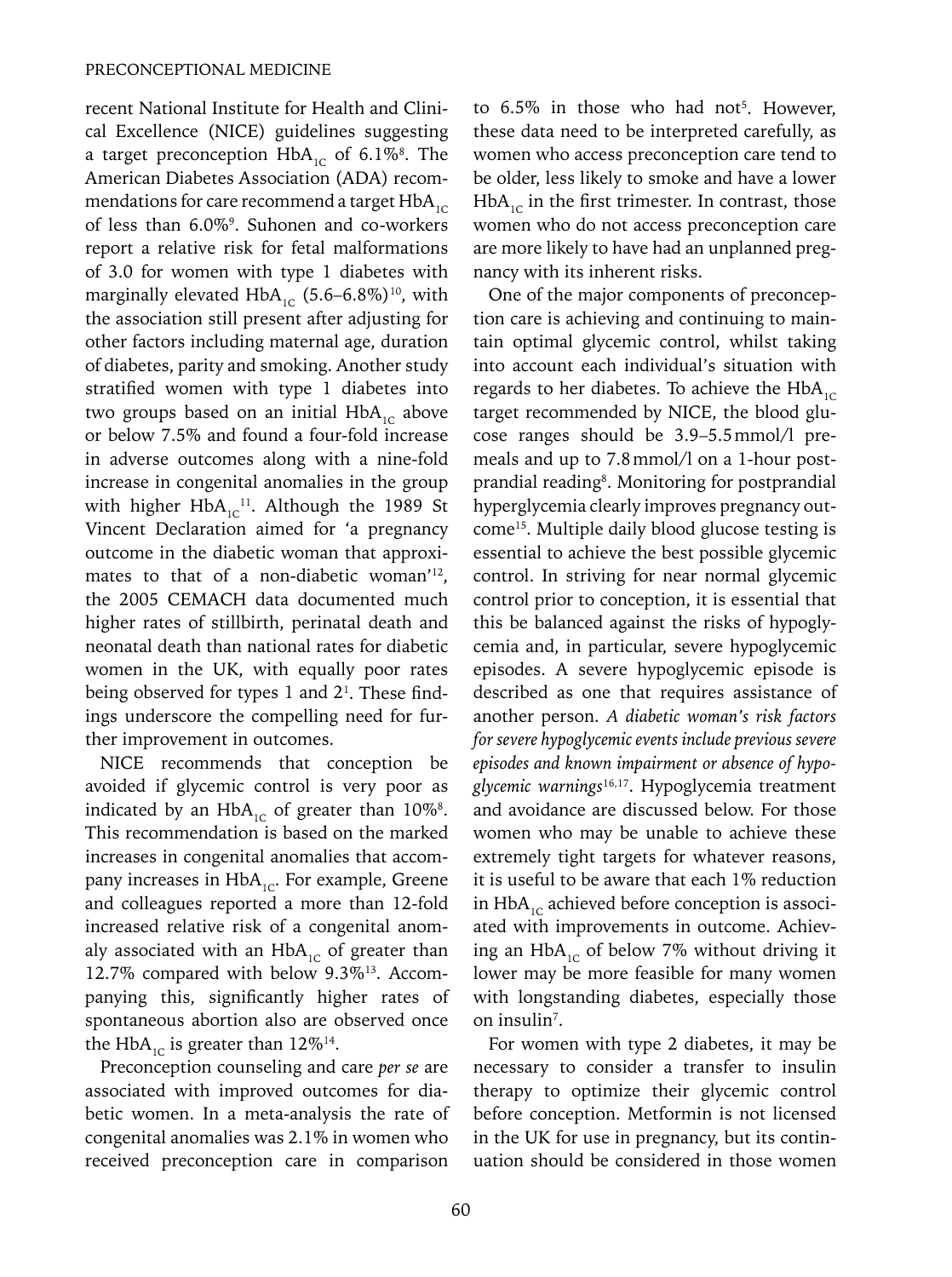who are likely to have continued benefit from this agent, e.g. those with known insulin resistance or those likely to be insulin resistant due to obesity. This position is supported by the 2008 NICE guidelines and requires clear documentation of informed consent with respect to continued use of metformin during pregnancy<sup>8</sup>. Care should be taken to avoid sudden discontinuation of metformin without substitution with insulin if this results in hyperglycemia in early pregnancy. If good glycemic control can be achieved with metformin in combination with lifestyle measures (diet and exercise), then insulin initiation may not be necessary preconception, although the woman should be informed that she is likely to require insulin therapy during the pregnancy. Women with a body mass index greater than  $27\,\mathrm{kg/m^2}$ should see a dietitian if they have not already received dietary advice<sup>8</sup>. All diabetic women should be encouraged to take regular exercise both before and during pregnancy.

Sulfonylureas are usually avoided during pregnancy, although they are increasingly being used in gestational diabetes mellitus and are reported as being safe<sup>18</sup>. However, the usual practice in the UK is that they are discontinued and insulin substituted prior to pregnancy. All other oral antidiabetic agents should be stopped prior to conception, including thiazolidinediones (glitazones), meglitinide analogues, alpha-glucosidase inhibitors, GLP-1 analogues and gliptins. Transfer to insulin should be arranged promptly in the case of unplanned pregnancy in a woman with type 2 diabetes mellitus taking any of these agents, as their safety has not been formally assessed in pregnancy. In the absence of safety data, some people still use these agents.

#### **INSULIN ANALOGUES**

Insulin analogues were developed in an attempt to achieve similar pharmacokinetics following an insulin injection to those achieved with endogenously produced insulin. As insulin affects growth and gene expression in addition to having metabolic actions, the safety of insulin analogues has been studied carefully and their use in pregnancy has been approached with caution.

The rapid acting analogues insulin lispro and insulin aspart have advantages over conventional short-acting human insulin due to their shorter onset of action, earlier peak effect and reduced likelihood of hypoglycemic events due to their shorter duration of action<sup>19</sup>. These attributes make them ideal for use in pregnancy, as they can help avoid postprandial hyperglycemia combined with a lower risk of hypoglycemic events. Both lispro and aspart have similar outcomes in pregnancy in comparison with human insulin, with improved satisfaction and potential benefits with respect to observed hypoglycemia; their use in pregnancy is supported by both NICE in the UK and the American Diabetes Association (ADA) in the US8,9,20,21.

This position is in contrast to that of the long-acting insulin analogues: insulin glargine and insulin detemir. Current guidelines (2008) from both NICE and ADA are that women should be transferred to isophane insulin, commonly known as NPH (neutral protamine Hagedorn) by the time of the first antenatal visit. These recommendations are made primarily because of insufficient patient safety data, although evidence is beginning to accrue supporting their use. Long-acting insulin analogues were designed to provide a longer duration of action with a less pronounced peak of action compared to isophane insulin. Insulin glargine and insulin detemir both have a duration of action of up to 24 hours<sup>22,23</sup>. Price and associates reported a group of 32 women treated with insulin glargine compared to matched controls treated with human insulin with no observed differences in birth weight, fetal macrosomia or neonatal morbidity<sup>24</sup>. A clinical trial comparing insulin detemir to isophane insulin in 400 pregnant women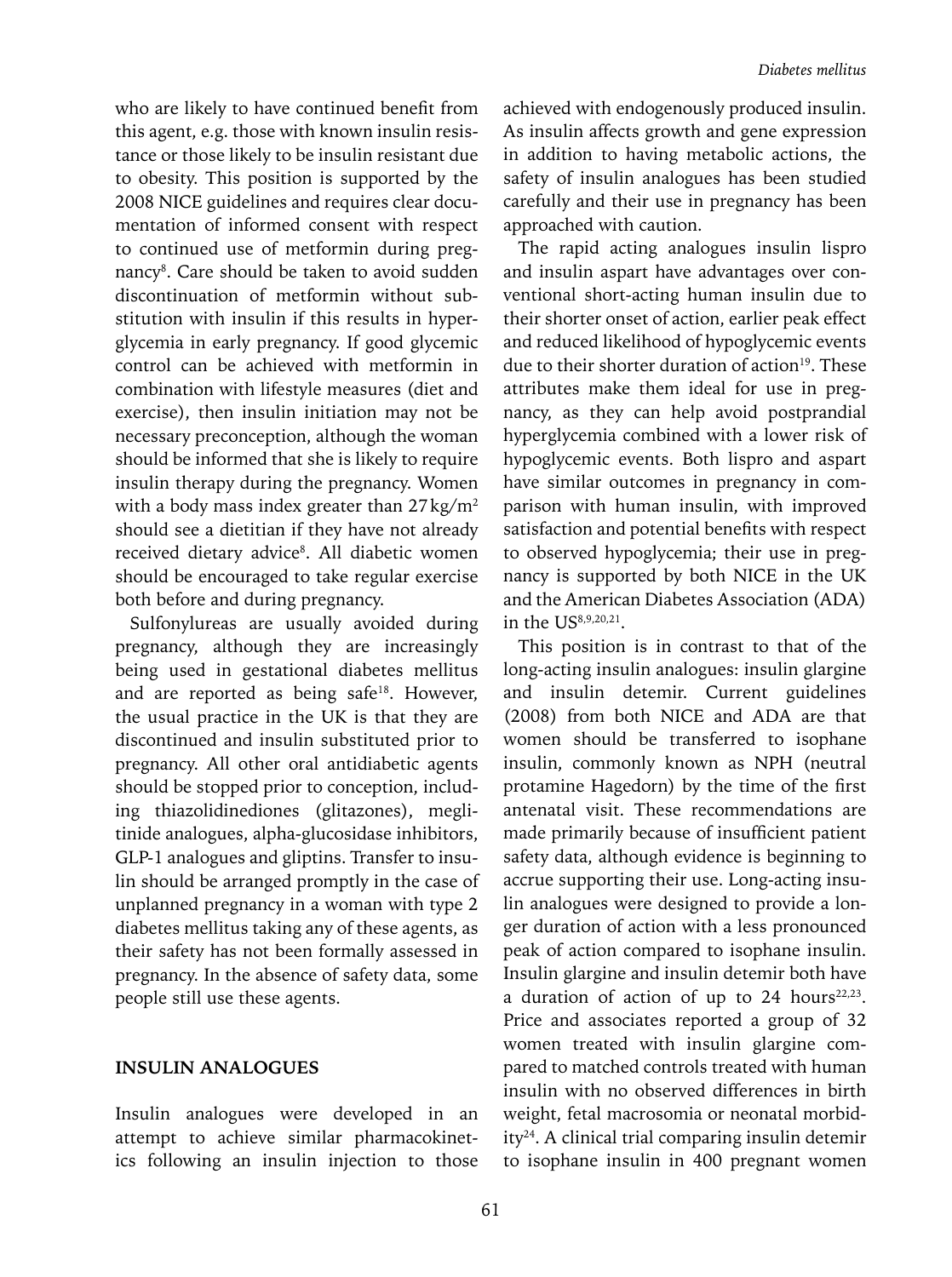#### PRECONCEPTIONAL MEDICINE

with type 1 diabetes is currently in progress with an estimated completion date in 2010<sup>25</sup>. Women who have had previous problems with isophane insulin, especially nocturnal hypoglycemia, may be reluctant to transfer back to isophane insulin from a long-acting analogue insulin. In this situation, it may be appropriate to continue the analogue insulin if an informed decision is made balancing the benefits of improved glycemic control with less hypoglycemia versus an unquantified risk to the fetus.

#### **DRUGS**

Women with diabetes often take a range of medications prior to pregnancy. Ideally a preconception appointment with a multidisciplinary team allows these medications to be reviewed so that appropriate changes can be planned before conception occurs. Unfortunately, many conceptions are unplanned and this is not always possible.

From 1 to 6% of women of childbearing age have clinically diagnosed hypertension prior to pregnancy and are taking antihypertensive medication(s); many also have long-term diabetes<sup>26</sup>. In addition, many non-hypertensive diabetics are prescribed angiotensin-converting enzyme inhibitors (ACE inhibitors) for diabetic nephropathy. Ideally such drugs should be reviewed prior to conception to determine whether they should be continued, stopped or changed prior to pregnancy, or once it is confirmed. Parkinson reviewed the safety of antihypertensive drugs in pregnancy and concluded that there was no evidence of teratogenicity with methyldopa, beta-blockers, calcium channel blockers and hydralazine<sup>27</sup>. It is well known that ACE inhibitors are absolutely contraindicated in the second and third trimesters because they are known to cause fetal oliguria, which leads to oligohydramnios and its sequelae for the fetus<sup>28</sup>. Case reports suggest similar fetotoxicity with angiotensin II receptor antagonists, and animal studies have shown that angiotensin II receptor antagonists are associated with serious fetal anomalies<sup>29</sup>. A recent American study also suggested a teratogenic effect for ACE inhibitors: 7.12% of fetuses born to women taking ACE inhibitors at the time of conception had anomalies at birth compared to 2.63% of the population not exposed to antihypertensive medication in the first trimester<sup>30</sup>. Under these circumstances, women taking ACE inhibitors or angiotensin II receptor antagonists at the preconception assessment should be assessed to determine whether they should stop medication whilst trying to conceive or change to alternative drugs at this time. It is the authors' practice to continue all other antihypertensive medications whilst women are trying to conceive, then to review the need for continuation during pregnancy depending on the blood pressure at that time. When the midtrimester drop in blood pressure occurs, many hypertensive women do not need to continue treatment, but may need reinstitution later in the pregnancy. The usual practice in the UK is to use methyl dopa or labetalol for blood pressure control as these are the medications with which British obstetricians have the most experience.

Many diabetic women are prescribed statins to provide long-term protection against cardiovascular disease. Unfortunately, data on the use of statins in pregnancy are limited, and the manufacturers advise against their use at this time. However, the available evidence is far from conclusive, but since statin use is preventive rather than therapeutic the most sensible approach is to advise women to stop these drugs when they are planning to conceive and to restart them once they have finished breastfeeding31.

Because folic acid supplements decrease the risk of neural tube defects (NTDs) and facial clefts, it is recommended that all (as opposed to only those who are diabetic) women take them for 3 months before stopping contraception and until 12 weeks into the pregnancy $32,33$ .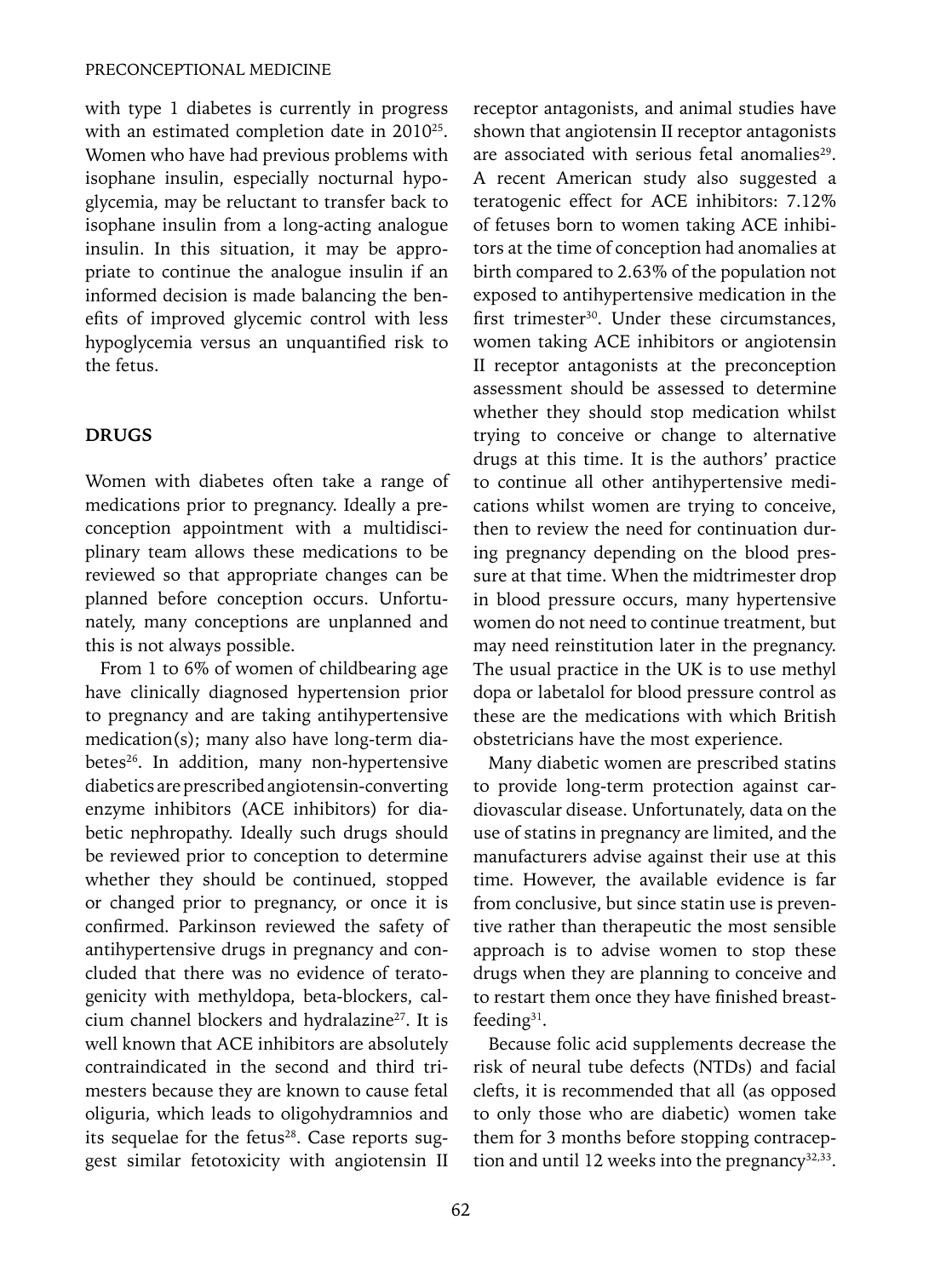Many authorities, especially those in the US, recommend continuing folic acid throughout the remainder of the pregnancy. The need for the preconception administration is because the neural tube is closed by the 28th day of gestation and commencing folic acid after that date is without benefit, a fact which is often underappreciated in the wider medical community. The standard recommended dose of folic acid is  $400\mu$ g/day, but women at high risk of NTDs are advised to take a higher dose (5mg daily), leading to the NICE recommendation that women with diabetes take the higher dose<sup>8</sup>.

Women with long-term diabetes are at greater risk of developing pre-eclampsia than the general population (see below), a point which favors prophylaxis to reduce the risks of this condition<sup>34,35</sup>. Unfortunately, the ideal agent to accomplish this task has not yet been determined<sup>36</sup>. Low-dose aspirin was investigated in the CLASP study and found to only slightly reduce the rate of pre-eclampsia<sup>37</sup>. A subsequent meta-analysis on the use of prophylactic antiplatelet agents (mainly low-dose aspirin) suggested a 10% decrease in relative risk of developing pre-eclampsia<sup>38</sup> and confirmed the safety of low-dose aspirin in pregnancy. If low-dose aspirin is to be used, it should be started once a woman has a positive pregnancy test and continued until 34 weeks, as per the CLASP protocol. Whereas the initial investigation of prophylactic high-dose vitamins C and E (antioxidants) appeared to protect against pre-eclampsia, the VIP trial did not confirm this, and showed some significant negative effects<sup>39,40</sup>. Calcium supplements are currently being investigated, and the results appear to be encouraging. A recent meta-analysis of 12 randomized controlled trials of calcium supplements showed a 52% reduction in the incidence of pre-eclampsia compared to placebo with no obvious evidence of harm<sup>41</sup>. The benefits appeared to be even greater in high-risk groups. At present in the UK, calcium supplements are not often used in clinical practice.

The prevention of toxemia is a complex issue and is discussed elsewhere in this volume.

#### **COMPLICATIONS OF DIABETES**

Preconception consultations are an ideal time to assess any diabetic complications along with working to achieve improved metabolic control. Baseline measurements of renal and thyroid function should be taken. As autoimmune thyroid disorders are more common in women with type 1 diabetes and even mild anomalies in thyroid hormone levels can impact early fetal development, it is essential to identify those requiring treatment<sup>42</sup>.

#### **Retinopathy**

Diabetic retinopathy is a broad term encompassing all disorders of the retina caused by long-term high blood glucose levels. It is essential for all women with diabetes to have a retinal assessment prior to conception to determine whether ophthalmological treatment is required. The initial retinal assessment also provides a baseline for further monitoring during each trimester. Pregnancy and rapid improvement of glycemic control are both known to be associated with deterioration of retinal disease, and sudden improvement of glycemic control should therefore be avoided until after a retinal assessment has been undertaken<sup>8</sup>. Women with proliferative retinal changes require urgent referral for ophthalmologic review and should receive treatment prior to pregnancy.

The Diabetes Control and Complications Trial<sup>43</sup> confirmed that diabetic retinopathy can worsen during pregnancy but it is reassuring that no long-term consequences were demonstrated when this occurred. A prospective study of 139 women with pregestational type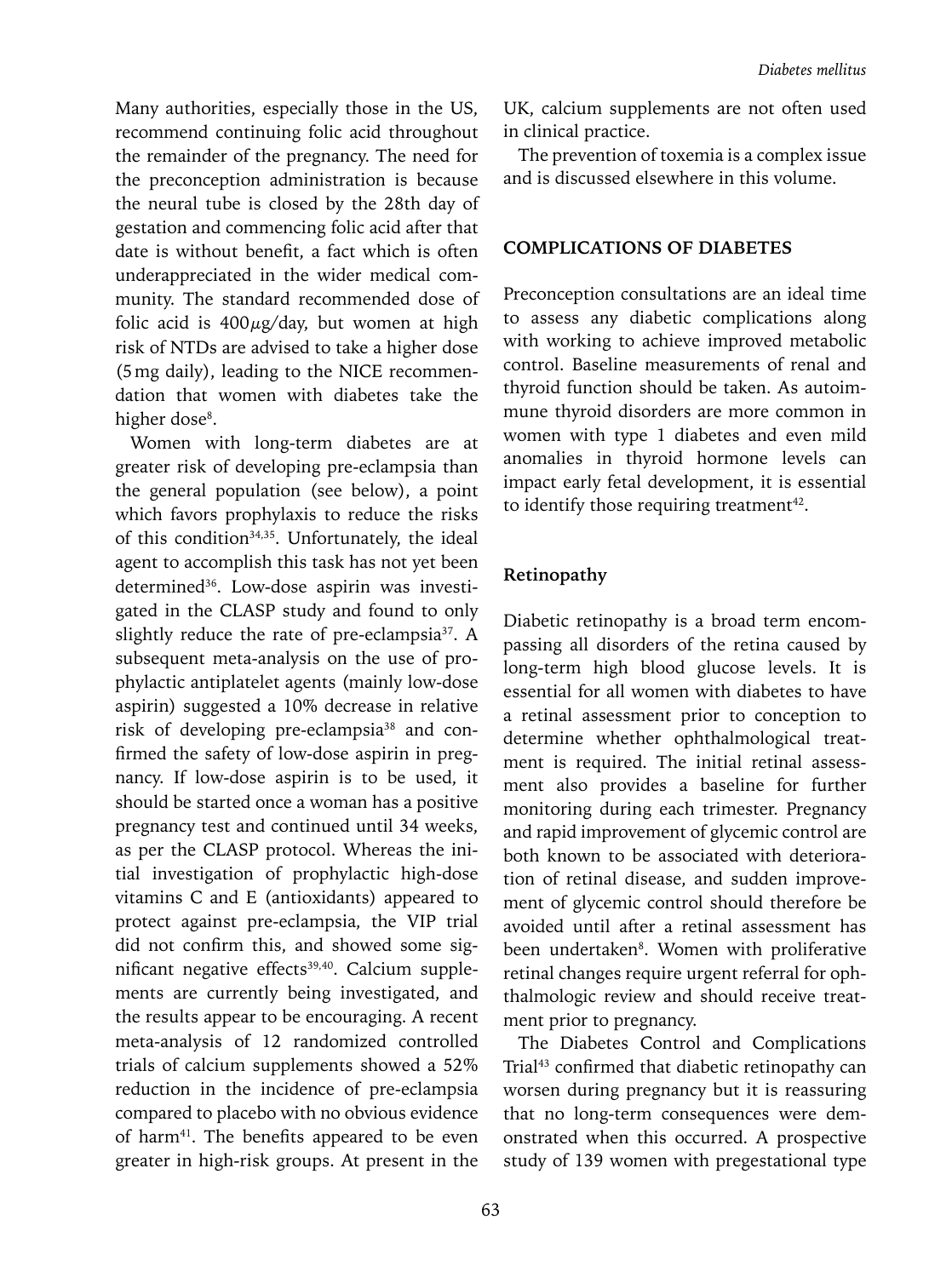1 diabetes demonstrated a progression of retinopathy in 5% of pregnancies and observed that this was more likely in women with a longer duration of diabetes (>10 years) and more advanced retinal disease at baseline<sup>44</sup>. Women should be reassured that laser photocoagulation can be used during pregnancy, but ideally treatments should be undertaken prior to conception.

# **Nephropathy**

Nephropathy is a serious complication of diabetes that can lead to end stage renal failure in addition to poor pregnancy outcomes (see Table 1). In a retrospective analysis of stillbirths occurring in women with type 1 diabetes, a six-fold higher incidence of nephropathy was noted in the stillbirth group compared to the reference group (i.e. those without nephropathy)45. Assessment of renal function with serum creatinine, estimated glomerular filtration rate (eGFR) and urinary excretion of albumin prior to conception should be performed in all diabetic women prior to conception. The 2008 NICE guidelines recommend referral to a nephrologist if creatinine is greater than  $120 \mu \text{mol}/l$  or eGFR below

**Table 1** Diabetic nephropathy and effect on pregnancy. Adapted from American Diabetes Association summary of evidence and consensus recommendations of care for managing pre-existing diabetes for pregnancy<sup>9</sup>

| Level of albuminuria                     | Effect on pregnancy                     |
|------------------------------------------|-----------------------------------------|
| Normal<br>$<$ 30 mg/24 hours             | Unknown                                 |
| Microalbuminuria<br>$30-300$ mg/24 hours | Increased pre-eclampsia                 |
| Macroalbuminuria<br>$>$ 300 mg/24 hours  | Increased pre-eclampsia                 |
| Protein excretion<br>$>500$ mg/24 hours  | Increased risk of<br>growth restriction |

45ml/min8 . Optimal control of blood glucose and hypertension protects against development or progression of nephropathy both prior to and during pregnancy. As ACE inhibitors and angiotensin II receptor antagonists are commonly used for nephropathy outside pregnancy, a careful review of medication as described above is essential.

Measurement of urinary albumin excretion prior to or early in pregnancy gives an individual baseline for comparison later in pregnancy and enables identification of those women with microalbuminuria or overt diabetic nephropathy, both of which are associated with preterm delivery, mainly due to pre-eclampsia46. Pregnancy does not appear to have a negative impact on long-term renal function in women with diabetic nephropathy who have maintained a good level of pre-pregnancy renal function (normal levels of serum creatinine) in contrast to those with low creatinine clearance before pregnancy<sup>47,48</sup>.

# **Other complications of diabetes**

Data regarding changes in diabetic neuropathy during pregnancy are lacking. Sensorimotor neuropathy in women with diabetes rarely causes problems during pregnancy and does not appear to progress, but careful review of drugs used for control of neuropathic pain should be undertaken during preconception appointments because of the possibility of teratogenicity. Women with autonomic neuropathy can have particular problems during pregnancy. Autonomic neuropathy is associated with hypoglycemic unawareness, which can be aggravated by pregnancy. Management of hypoglycemia is discussed below. Patients who have developed gastroparesis as a component of autonomic neuropathy often have poor metabolic control and inadequate nutrition<sup>49,50</sup>. This complication is subsequently associated with adverse pregnancy outcomes and may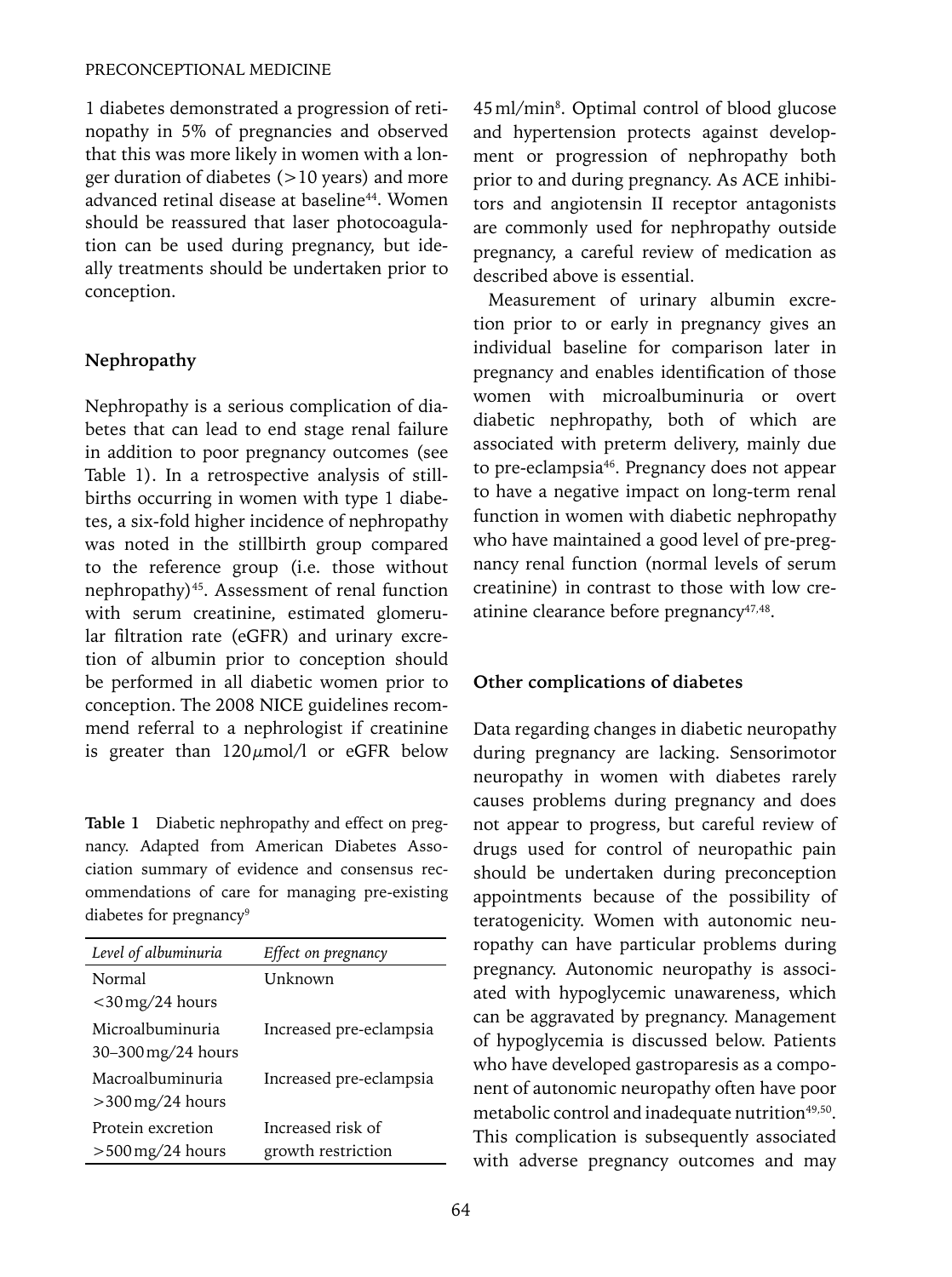be considered a relative contraindication to pregnancy.

Cardiovascular disease is a leading cause of mortality for women with either type 1 or type 2 diabetes. A population-based study of acute myocardial infarction (AMI) during pregnancy shows that, although this condition is rare with a rate of 6.2 per 100,000 deliveries, AMI is associated with a mortality rate of 5.1%. In this study, diabetes was significantly associated with AMI51. The UK Obstetric Surveillance System (UKOSS) is currently collecting data on AMI in pregnancy (personal communication, UKOSS) and this may shed more light on risk factors, including diabetes. The presence of macrovascular complications should be considered during the preconception assessment for all women with longstanding type 1 diabetes and all women with type 2 diabetes. Screening with a minimum of an ECG should be arranged, and an exercise test should be considered if other risk factors are present, such as hypertension, hyperlipidemia, smoking, family history of premature cardiac disease and diabetic nephropathy.

Eating disorders associated with diabetes can present problems with glycemic control and may result in problems during pregnancy. The possibility of disordered eating patterns, including binge eating and insulin restriction to avoid weight gain should be considered during preconception assessments.

#### **EFFECT OF PREGNANCY ON DIABETES**

#### **Hypoglycemia**

Hypoglycemia, usually defined as blood glucose of less than 4mmol/l, is a barrier to tight glycemic control. Women need to be aware that the tight control required before conception, and in pregnancy, may predispose them to more hypoglycemic episodes. Evers and colleagues demonstrated that the frequency of severe hypoglycemia is increased

by two- to three-fold during the first trimester and is associated with a history of severe hypoglycemia, more than 10 years' duration of diabetes,  $HbA_{1c}$  below 6.6% and a higher total daily dose of insulin<sup>52</sup>. Factors related to pregnancy that contribute to hypoglycemia include nausea, vomiting and glucose transfer across the placenta to the fetus. The risk of hypoglycemia is increased particularly between meals and overnight when the woman is fasted. This risk is in addition to the peak of action associated with the use of isophane insulin, thus making between meal and before bed snacks important. Appropriate education with a diabetes specialist nurse and dietitian is extremely helpful not only for achieving optimal glycemic control preconception, but also in preparation for the early weeks of pregnancy. Information about balancing exercise with good glycemic control should be included during this education.

Due to the increased frequency of hypoglycemia, it is vital that appropriate treatment of hypoglycemia be discussed during preconception assessments. Prompt return to normoglycemia, after hypoglycemia, may help to reduce further blunting of the counter-regulatory responses. Animal data suggest an association between hypoglycemia and congenital malformations, but this has not been confirmed in human studies<sup>53</sup>. It is not known if the increased rate of congenital malformations seen in women with an  $HbA_{1C}$  between 5.6 and 6.8% is due to hypoglycemia or the effects of episodes of hyperglycemia, including those that result as a rebound effect of hypoglycemia treatment $10$ .

First-line hypoglycemia treatment should be consumption of fast-acting carbohydrates such as glucose tablets or a sugar containing drink. Once blood glucose levels have recovered, further hypoglycemia should be avoided by consumption of longer-acting carbohydrates such as a cereal bar, fruit, biscuits or the next meal if it is due. In addition, all women on insulin should have a supply of concentrated glucose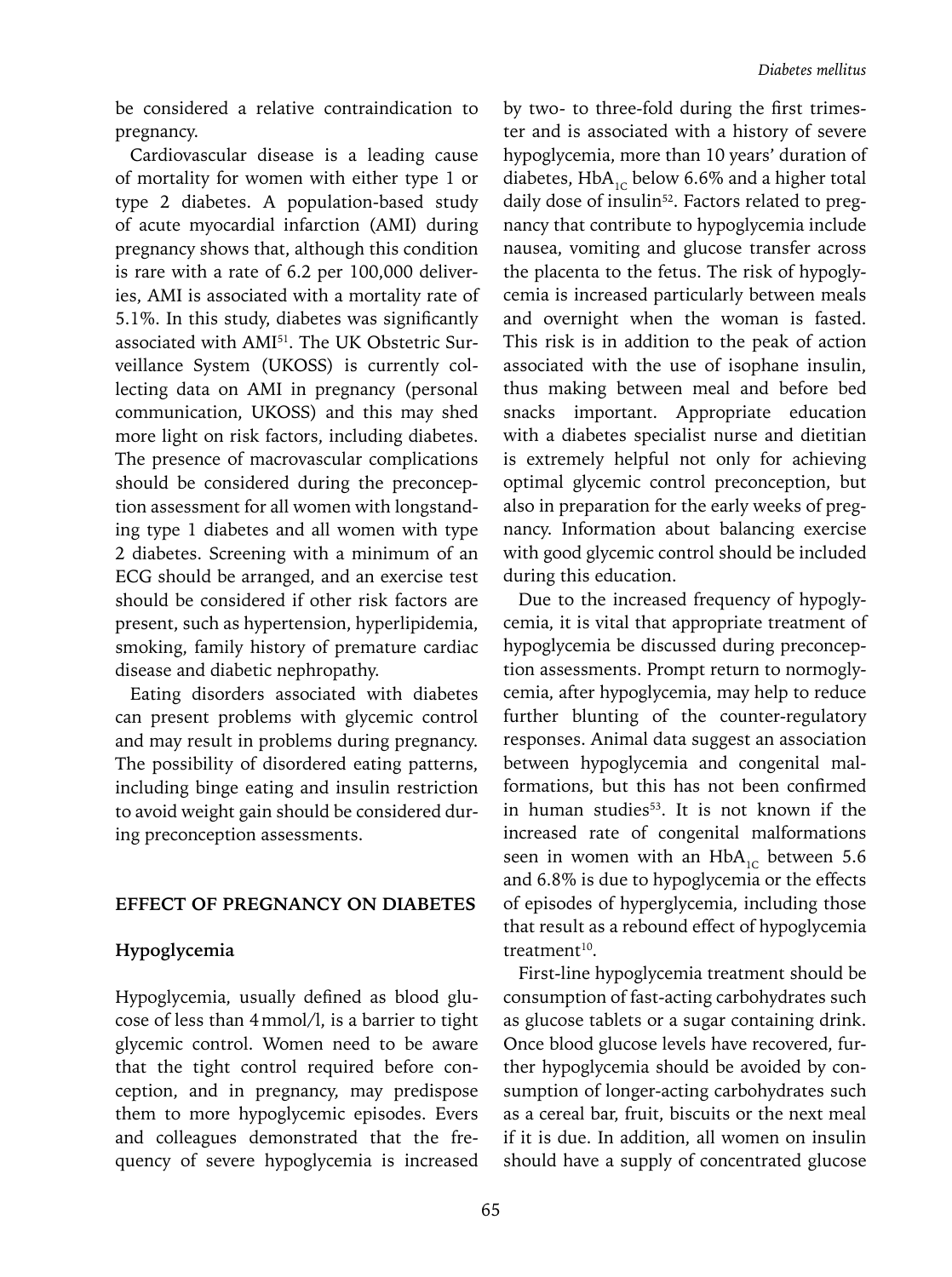#### PRECONCEPTIONAL MEDICINE

gel (Glucogel™, a 40% dextrose gel, is commonly prescribed in the UK) and a glucagon kit<sup>8</sup>. As emphasized by the American College of Obstetricians and Gynecologists (ACOG) family members and, if necessary, co-workers should also be educated in the recognition and treatment of hypoglycemia<sup>54</sup>.

#### **Changing insulin requirements**

Insulin requirements change during pregnancy with a general increase as pregnancy progresses, although this effect varies between individuals. There appears to be a triphasic pattern of insulin requirements, which remain steady in the first trimester and increase thereafter<sup>55</sup>. Due to insulin resistance, women with type 2 diabetes require higher doses of insulin and experience greater increases in dosage than those with type 1 diabetes. Interestingly, in a prospective study of women with type 1 diabetes, after initial increases in insulin doses a fall in insulin requirements was observed between 7 and 15 weeks' gestation<sup>56</sup>. These changes, in combination with the need to balance near normal glycemic control with avoidance of hypoglycemia, result in the need for intensive blood glucose monitoring throughout pregnancy.

# **Diabetic ketoacidosis**

During pregnancy women with diabetes are more susceptible to diabetic ketoacidosis (DKA). Kamalakannan and associates reviewed contributing factors such as increased insulin resistance and pregnancy induced lipolysis, along with precipitating factors for DKA which include infection, vomiting and poor compliance<sup>57</sup>. Prompt diagnosis and treatment of DKA is important in pregnancy because of the potential for fetal harm. DKA often develops quickly and may be associated with less marked hyperglycemia than is usual outside of pregnancy<sup>58</sup>. Despite this, episodes of DKA during pregnancy are fortunately rare due to intensive monitoring and tight blood glucose control. The preconception assessment provides an opportunity to ensure that all women with type 1 diabetes have a method of checking for ketones (either via urinary stick testing or with a meter with the appropriate ketone testing strips) and should check for them if blood glucose is raised above 12mmol/l, especially if they should feel unwell with nausea, vomiting or abdominal pain. Women should be clearly informed that if they have high blood sugar levels with ketones, or evidence of urinary ketones with even moderate blood sugar elevations, they should seek medical help urgently rather than attempting to manage the situation themselves.

# **BREASTFEEDING**

Many women with diabetes are not aware that there is no reason why they should not breastfeed, and breastfeeding should be encouraged, in the interests of both the mother and her baby. These facts should be presented at the preconception appointment and stressed throughout antenatal care appointments. It must be appreciated, however, that breastfeeding requires an increase in calorie intake accompanied by a decrease in insulin. Accordingly, breastfeeding diabetic women should be advised to have food before or during feeding<sup>8</sup>. Women with type 2 diabetes should also be aware that they can continue taking metformin or glibencamide whilst breastfeeding, because there is adequate information on the safety of the low levels of metformin and on the absence of glibencamide in breast milk<sup>8,59,60</sup>. As data on the safety of breastfeeding with the other oral hypoglycemic agents are limited, NICE recommends that they be avoided. In practice this means that type 2 diabetics treated with these agents before pregnancy are usually advised to stay on insulin until they have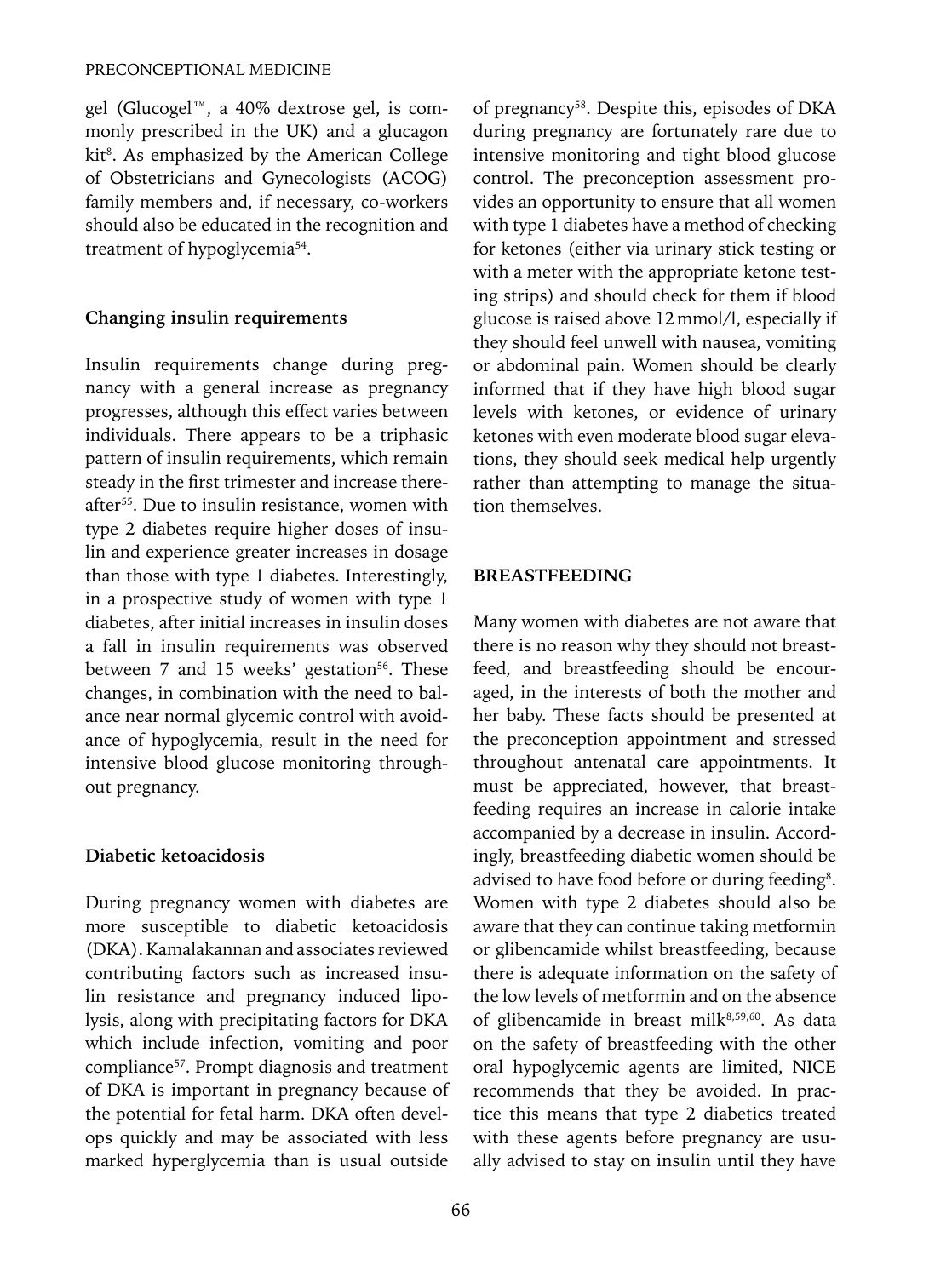finished breastfeeding<sup>8</sup>. If women are taking other drugs, these too must also be considered in respect of breastfeeding.

#### **EFFECT OF DIABETES ON PREGNANCY**

Poor diabetic control has a significant adverse effect on pregnancy and is associated with an increased risk of untoward pregnancy outcomes. These possibilities should be discussed at the preconception appointment, not least because many of these effects can be modified by improving diabetic control before conception and maintaining good control throughout the pregnancy. Unfortunately both miscarriage and fetal anomalies are much more common in women with diabetes, with higher rates for both in women with poor pre-pregnancy control as reflected by the  $HbA_{1C}$  in early pregnancy (see above). However, it must be recognized, and explained to women that both miscarriage and fetal anomalies are not exclusive to pregnancies in diabetics, or those with poor control.

A comparison of miscarriage rates in 386 type 1 diabetics and 432 non-diabetic women reported a 16% miscarriage rate in both groups<sup>61</sup>. However, this simplistic assessment is misleading because, while there was no relationship between the miscarriage rate and  $HbA_{1c}$  level within the normal  $HbA_{1c}$  range, in the above normal range the miscarriage rates increased in an approximately linear fashion in parallel with increasing levels of  $HbA_{1C}$ . In a smaller study of 83 type 1 and type 2 diabetics, 95% of the miscarriages occurred in women with an HbA<sub>1C</sub> level of more than  $11.5\%$ <sup>62</sup>.

Suhonen and colleagues adjusted for factors including maternal age, duration of diabetes, parity and smoking, and found a relative risk for fetal malformations of only 1.6 for women with type 1 diabetes with an  $HbA_{1c}$  less than 5.6%10. Similarly, a comparison of type 1 diabetics with an early pregnancy  $HbA_{1c}$  above or below 7.5% demonstrated a nine-fold increase

in the rate of congenital anomalies in the group with the higher  $HbA_{1C}^{-1}$ . The rate of fetal malformations increases even further with very high  $HbA_{1C}$  levels<sup>13</sup>.

Because the very high rates of adverse pregnancy outcome can be improved with improved diabetic control before conception, it is absolutely essential that women with diabetes are aware of these risks before conception. They should also be provided with help to improve their control well before their first appointment in the antenatal clinic, as each 1% decrease in preconception  $HbA_{1C}$  halves the rate of adverse pregnancy outcomes<sup>7</sup>.

Women with long-term diabetes are at greater risk of developing pre-eclampsia than the background population, and this risk is greater the longer the duration of the woman's diabetes, with a higher risk in women with pre-existing diabetic renal disease or hypertension<sup>34,35</sup>. Unfortunately, since both proteinuria and hypertension are common in pregnancies with long-term diabetes, it can be difficult differentiating between this phenomenon and developing pre-eclampsia. Unfortunately, these complications cannot be prevented by good glycemic control in pregnancy. Regardless, there are advantages in discussing these risks at the preconception appointment so that women are aware of potential problems and so that prophylactic treatment, i.e. low-dose aspirin (see above), can be considered and potentially started early.

Women are often aware of the risk of fetal macrosomia, leading to the birth of the classic cherubic infants of diabetics. However, they are often unaware that the risk of macrosomia (and related polyhydramnios) can be modified by good blood sugar control during the pregnancy, especially in the third trimester. The preconception appointment is an ideal time to discuss this effect of diabetes, and how it may be managed (see above). Fetal growth restriction can also complicate the pregnancies of women with diabetes and can have even greater implications for fetal outcome<sup>6</sup>.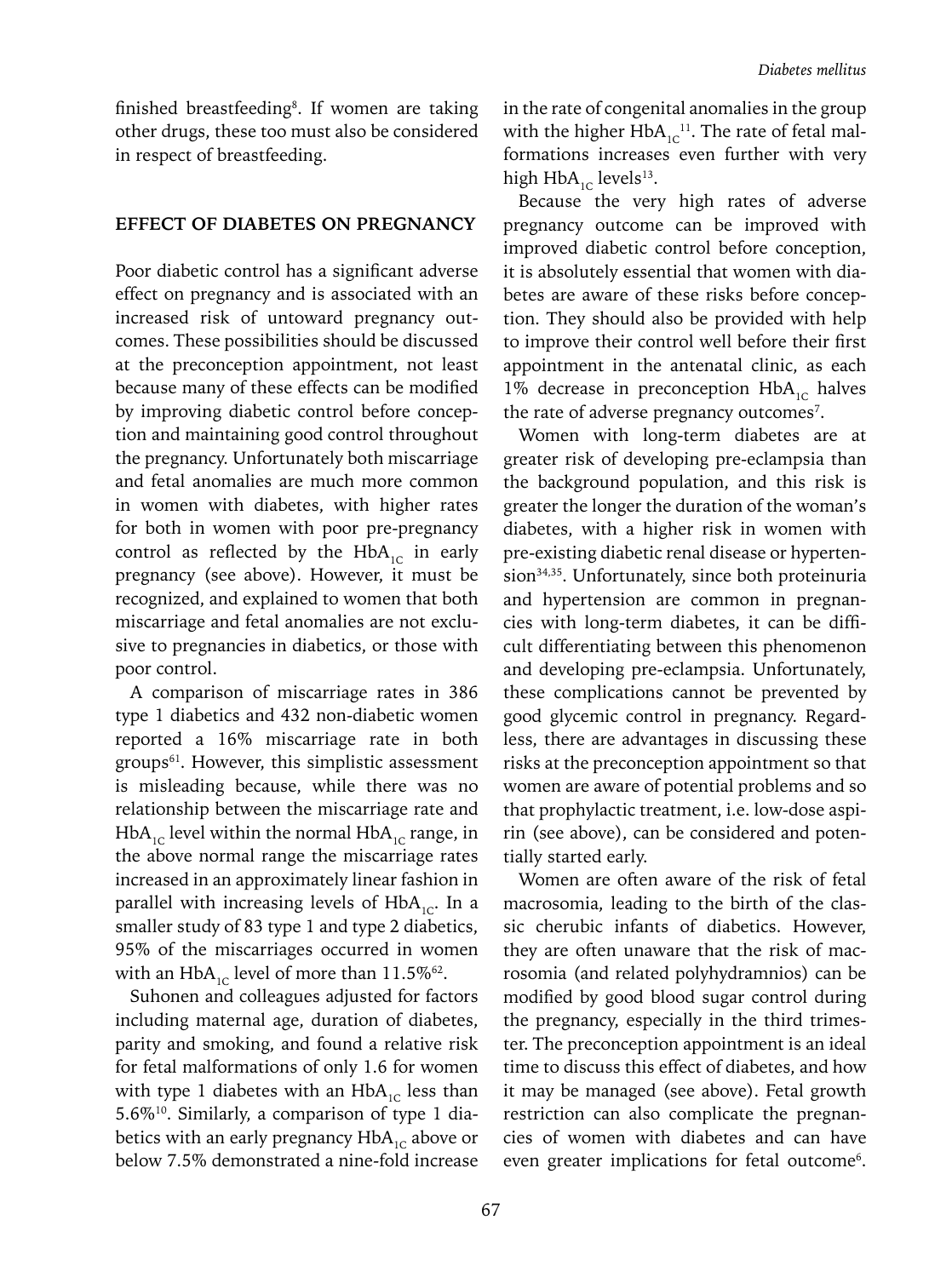The CEMACH enquiry<sup>1</sup> showed that antenatal evidence of fetal growth restriction was associated with poor pregnancy outcome (OR 2.9, 95% CI 1.4–6.3, adjusted for maternal age and deprivation), whereas antenatal evidence of fetal macrosomia was not. Women should be reassured that fetal growth and amniotic fluid volume will be regularly assessed with serial ultrasound scans throughout pregnancy, and that decisions on pregnancy management will be directed by the scan findings. NICE recommends ultrasound scans every 4 weeks from 28 weeks' gestation<sup>8</sup>, whereas the Australasian Diabetes in Pregnancy Society only recommends growth scans at 28–30 weeks' and 34–36 weeks' gestation<sup>63</sup>.

Since there is increased risk of fetal and maternal trauma during delivery with macrosomia, the risks and benefits of attempting vaginal birth (possibly with induction of labor) or delivery by planned cesarean section need to be considered if macrosomia is diagnosed by ultrasound scan<sup>8</sup>. The CEMACH enquiry1 reported shoulder dystocia in 7.9% of vaginal births in diabetic women, with no difference between type 1 and type 2 diabetics; but a 42.9% incidence of shoulder dystocia was reported when the baby weighed 4.5kg, or more<sup>6</sup>. Despite this, it must be acknowledged that it is not possible to accurately determine fetal weight before delivery and that a significant error (8–15%) exists in fetal weight estimation by ultrasound<sup>63</sup>. Unfortunately, accuracy of estimated fetal weight is worse in women with diabetes and when the fetus is macrosomic65,66. Neither shoulder dystocia nor the possible sequelae for the fetus (Erbs palsy) can always be prevented, but awareness of the possibility and proper and timely management of the dystocia if it occurs is likely to decrease the risk of long-term complications in the baby<sup>67</sup>. Because of this, every maternity unit should have guidelines for the management of shoulder dystocia and should have regular drills for all labor ward staff in its management. Since the majority of macrosomic babies

do not experience shoulder dystocia, the Royal College of Obstetricians and Gynaecologists (RCOG) in the UK does not recommend delivery by cesarean section with suspected macrosomia in non-diabetic women, but does recommend consideration of planned cesarean section in diabetic women because of the relatively high rates of shoulder dystocia<sup>67</sup>. This recommendation is endorsed by both ACOG and NICE<sup>8,54,68</sup>.

Induction of labor does not decrease the maternal or neonatal morbidity of shoulder dystocia but does decrease the risk of a large for gestational age (LGA) baby and the incidence of shoulder dystocia. Therefore, ACOG expressly advises against induction of labor for suspected fetal macrosomia<sup>54</sup>. A randomized controlled trial of 200 women with insulinrequiring diabetes (mainly gestational diabetes) and a case–controlled study of 260 diabetics both compared induction of labor at more than 38 weeks' gestation with expectant management<sup>69,70</sup>. Both studies found an increase in the rates of LGA babies and shoulder dystocia in the expectant management group, with no increase in cesarean section rates in the induction group. NICE therefore recommends induction of labor after 38 completed weeks in diabetics<sup>8</sup>; this differs from the advice of the Australasian Diabetes in Pregnancy Society which is that induction of labor should 'only be considered for obstetric and/or fetal indications'62.

Unheralded intrauterine death remains a significant contributor to perinatal mortality in pregnancies complicated by diabetes mellitus. Unfortunately, conventional tests of fetal well-being are poor at predicting these events<sup>8</sup>. The CEMACH investigation of current (2002/2003) UK management of pregnancy in diabetics reported a stillbirth rate of 26.8 per 1000 births (95% CI 19.8–33.8 adjusted for maternal age), with 27.6% of these stillbirths occurring after 37 weeks<sup>1</sup>. Women may be aware of this statistic before they conceive and need to be reassured that the rate is fairly low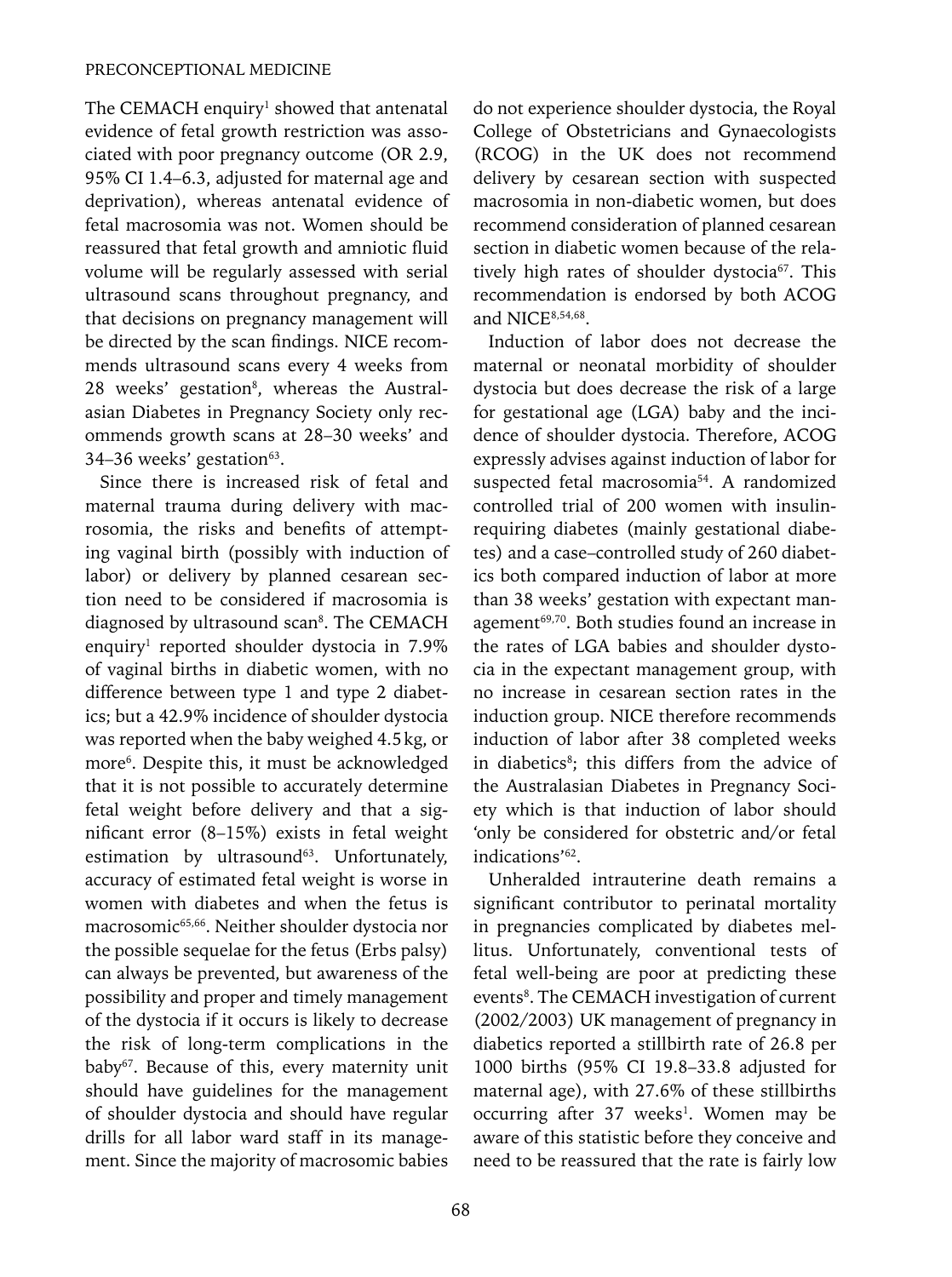in women with well controlled diabetes. It has long been common practice to advise women with diabetes that delivery should occur early because of the risk of unexpected stillbirth; as noted above, NICE advise delivery after 38 completed weeks<sup>8</sup>.

The 2005 CEMACH report<sup>1</sup> on 3808 pregnancies in women with diabetes in 2002/2003 showed that women with diabetes have fairly high rates of induction of labor (39%) and cesarean section (67%). Ideally women will be aware of these data before they conceive, but it is equally important that they are aware that neither is inevitable! In the UK the rate of induction of labor is of course higher in this group of women, as it is advised that even with well controlled diabetes delivery should be considered after 38 weeks (see above)<sup>8</sup>. Although the 2005 CEMACH report showed a UK cesarean section rate of 67% in women with diabetes compared to 24% in the non-diabetic population<sup>1</sup>, this high rate is not inevitable as shown by the cesarean section rate at our hospital in women with pre-existing diabetes (40% in 2006 and 42% in 2007).

## **EFFECT OF DIABETES ON THE NEONATE**

Even before conception women worry about the effect their diabetes may have on the newborn baby. It is thus appropriate to briefly discuss neonatal management during preconception counseling. In particular, women should be reassured that, although the babies of diabetic women require careful monitoring and should therefore be delivered in a unit with appropriate neonatal facilities, many newborns experience no serious problems and stay with their mothers in the neonatal period, as recommended by NICE<sup>8</sup>.

Diabetes of all types is a recognized risk factor for neonatal hypoglycemia, and, though less likely, can still occur in the babies of mothers with well controlled diabetes. In a study on the

frequency, risk factors and long-term effects of neonatal hypoglycemia, 9.18% of the 1023 babies admitted to the neonatal unit were hypoglycemic; of these, 34.1% were born to diabetic mothers<sup>71</sup>. An audit from the National Women's Hospital, New Zealand, showed that of the 136 babies of diabetic mothers admitted to the neonatal unit the indication for admission was hypoglycemia in  $51\%$  of cases<sup>72</sup>. Another study compared 78 women with rigorously controlled diabetes and 78 controls; these authors noted neonatal hypoglycemia in 14% of the neonates of diabetic mothers compared to 1% of the controls<sup>73</sup>. As monitoring for and good management of hypoglycemia is very important, every maternity unit should have written guidelines for blood sugar management of the neonates of diabetic women<sup>8</sup>. Women require reassurance that good control can often prevent neonatal hypoglycemia, and that early feeding (preferably breastfeeding), followed by feeding at frequent intervals, will help the baby maintain its blood glucose levels<sup>8</sup>. Neonatal blood glucose testing, preferably after feeding, routinely should be carried out 2–4 hours after birth. Ideally babies of women with diabetes should be kept with their mothers, and every attempt should be made to control the babies' blood sugar without resort to parenteral glucose (which would require admission to the neonatal unit), though this should obviously be considered if the babies blood glucose level does not improve with less invasive measures<sup>8</sup>.

Polycythemia, hyperbilirubinemia, hypomagnesemia, previously unrecognized congenital heart disease and cardiomyopathy are all more common in the babies of women with diabetes, but all are rare, especially if the diabetes is well controlled in pregnancy and the baby is delivered at or near term. Screening should therefore only be recommended in babies with clinical signs<sup>8</sup>. So that the babies of diabetic mothers can be monitored for rare neonatal complications, and to ensure that the baby is maintaining its blood glucose levels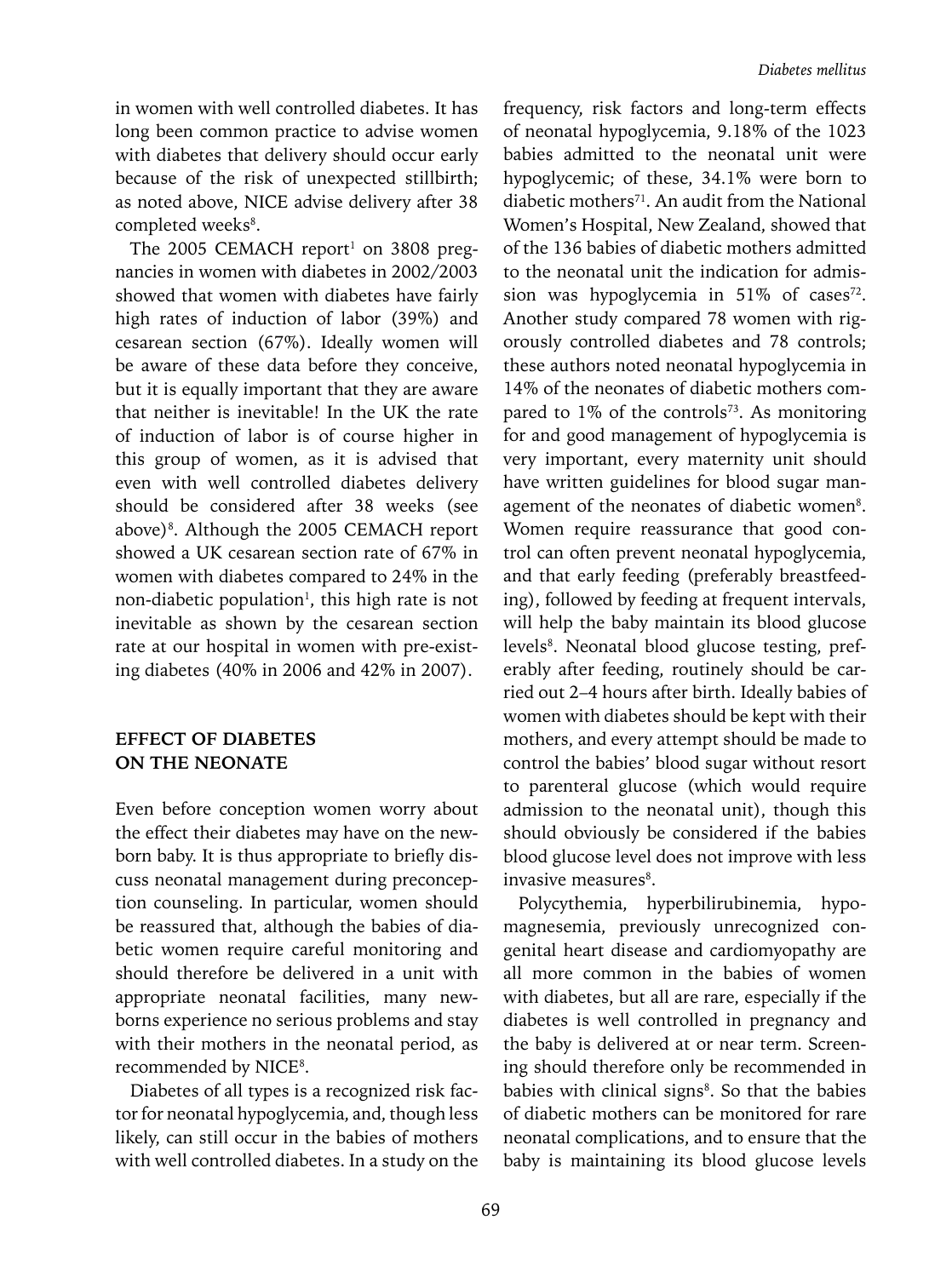and has established a good feeding pattern, transfer to community care should not occur before the baby is 24 hours old<sup>8</sup>.

#### **RISKS OF INHERITING DIABETES**

The risk of the child inheriting diabetes is a frequently asked question. For parents with type 1 diabetes this risk is higher for children of diabetic men (6%) than women (1.3%); for parents with type 2 diabetes, the risk is 15% for one first-degree relative rising to greater than 60% if both parents have type 2 diabetes74. Interestingly, there is a higher risk for developing type 2 diabetes if the mother is affected compared to the father, suggesting that the intrauterine environment may be a predisposing factor and possibly indicating that there could be benefits of intensive glucose control that extend beyond pregnancy<sup>75</sup>.

#### **SUMMARY**

Optimal management of diabetes mellitus is important throughout pregnancy and ideally starts prior to even starting attempts to conceive. The evidence above demonstrates how essential this is to improve each woman's chance of a good pregnancy outcome.

#### **References**

- 1. Confidential Enquiry into Maternal and Child Health. *Pregnancy in women with type 1 and type 2 diabetes 2002-2003. England, Wales and Northern Ireland*. London: CEMACH, 2005
- 2. Scanlon P, Stratton I. *Incidence and Prevalence of Diabetes*. (online) Available from: http:// www.library.nhs.uk/diabetes/viewResource. aspx?resID=261624 [Accessed 23.11.08]
- 3. Coulthard T, Hawthorne G; on behalf of the Northern Diabetes Pregnancy Survey. Type 2

diabetes in pregnancy: more to come? *Pract Diab Int* 2008;25:359–61

- 4. Kitzmiller JL, Gavin LA, Gin GD, *et al.* Preconception care of diabetes. Glycaemic control prevents congenital anomalies. *JAMA* 1991;265:731–6.
- 5. Ray JG, O'Brien TE, Chan WS. Preconception care and the risk of congenital anomalies in the offspring of women with diabetes mellitus: a metaanalysis. *QJM* 2001;94:435– 44. PMID 11493721
- 6. Confidential Enquiry into Maternal and Child Health. *Diabetes in Pregnancy: Are we providing the best care? Findings of a National Enquiry: February 2007 England, Wales and Northern Ireland*. London: CEMACH, 2007
- 7. Nielsen GL, Moller M, Sorensen HT. HbA1C in early diabetic pregnancy and pregnancy outcomes: a Danish Population based cohort study of 573 pregnancies in women with type 1 diabetes. *Diabetes Care* 2006;29:2612– 6. PMID 17130193
- 8. National Institute for Health and Clinical Excellence. *Diabetes in pregnancy: management of diabetes and its complications from preconception to the postnatal period*. NICE clinical guideline 63. London: NICE, March 2008 (reissued July 2008)
- 9. Kitzmiller JL, Block JM, Brown FM, *et al.*  Managing pre-existing diabetes for pregnancy. Summary of evidence and consensus recommendations for care. *Diabetes Care*  2008;31:1060–79
- 10. Suhonen L, Hiilesmaa V, Teramo K. Glycaemic control during early pregnancy and fetal malformations in women with type 1 diabetes mellitus. *Diabetologia* 2000;43:79–82. PMID 10663219.
- 11. Temple R, Aldridge V, Greenwood R, *et al.*  Association between outcome of pregnancy and glycaemic control in early pregnancy in type 1 diabetes: population based study. *BMJ* 2002;325:1275–6. PMID 12458245
- 12. Diabetes care and research in Europe: the Saint Vincent declaration. *Diabetic Med* 1990;7:360. PMID 2140091
- 13. Greene MF, Hare JW, Cloherty JP, *et al.*  First trimester haemoglobin A1 and risk for major malformation and spontaneous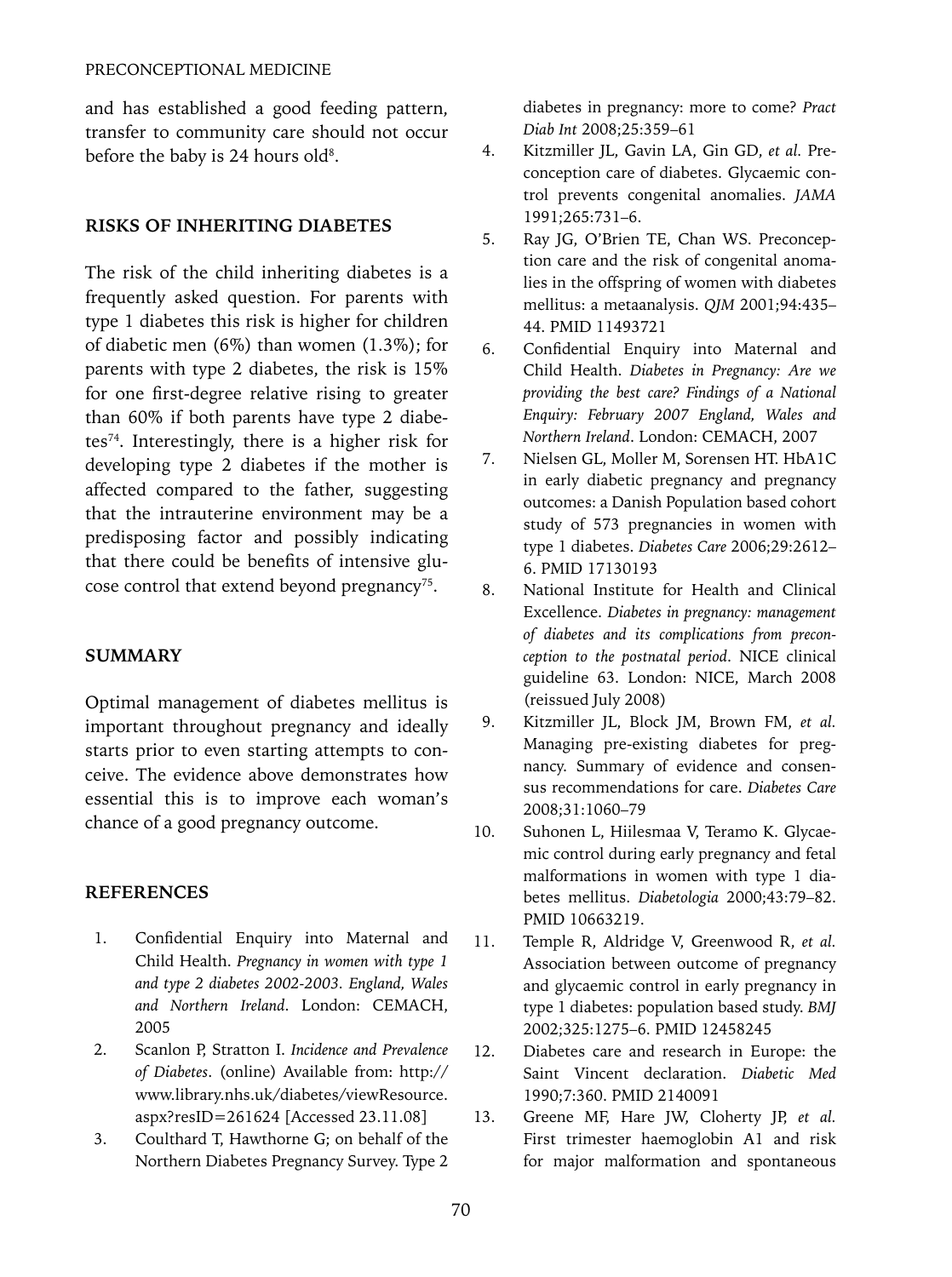abortion in diabetic pregnancy. *Teratology* 1989;39:225–31. PMID 2727930

- 14. Miodovnik M, Skillman C, Holroyde JC, *et al.* Elevated maternal glycohemoglobin in early pregnancy and spontaneous abortion among insulin-dependent diabetic women. *Am J Obstet Gynecol* 1985;153:439–42. PMID 4050917
- 15. De Veciana M, Major CA, Morgan MA, *et al.* Postprandial versus preprandial blood glucose monitoring in women with gestational diabetes mellitus requiring insulin therapy. *N Engl J Med* 1995;333:1237–41. PMID 7565999
- 16. Kimmerle R, Heinemann L, Delecki A, Berger M. Severe hypoglycaemia and predisposing factors in 85 pregnancies of type 1 diabetic women. *Diabetes Care* 1992;15:1034–7. PMID 1505305
- 17. Nielsen L, Pedersen-Bjergaard U, Thorsteinsson B, *et al.* Hypoglycemia in pregnant women with type 1 diabetes. *Diabetes Care*  2008;31:9–14. PMID 17909091
- 18. Holt RI, Clarke P, Parry EC, Coleman MA. The effectiveness of glibenclamide in women with gestational diabetes. *Diabetes Obes Metab* 2008;10:906–11. PMID 18093212
- 19. Rolla A. Pharmacokinetic and pharmacodynamic advantages of insulin analogues and premixed insulin analogues over human insulins. *Am J Med* 2008;121:S6–19. PMID 18514090
- 20. Battacharyya A, Brown S, Hughes S, Vice PA. Insulin lispro and regular insulin in pregnancy. *QJM* 2001;94:255–60. PMID 11353099
- 21. Mathiesen ER, Kinsley B, Amiel SA, *et al.*  Maternal glycemic contol and hypoglycemia in type 1 diabetic pregnancy. *Diabetes Care* 2007;30:771–6. PMID 17392539
- 22. Heise T, Pieber TR. Towards peakless, reproducible and long-acting insulins. An assessment of the basal analogues based on isoglycaemic clamp studies. *Diabetes Obes Metab*  2007;9:648–59. PMID 17645556
- 23. Lepore M, Pampanelli S, Fanelli C, *et al.*  Pharmacokinetics and pharmacodynamics of subcutaneous injection of long-acting human insulin analog glargine, NPH insulin and ultralente insulin and continuous

subcutaneous infusion of insulin lispro. *Diabetes* 2000;49:2142–8. PMID 11118018

- 24. Price N, Bartlett C, Gillmer M. Use of insulin glargine during pregnancy: a case-control pilot study. *BJOG* 2007;114:453–7. PMID 17261126
- 25. Clinical Trials A service of the US National Institutes of Health. *Efficacy and Safety of insulin detemir versus NPH insulin in pregnant women with type 1 diabetes*. (online) Available from: http://clinicaltrials.gov/ct2/show/ NCT00474045 [Accessed 20.11.08]
- 26. Magee LA. Drugs in pregnancy. Antihypertensives. *Best Pract Res Clin Obstet Gynaecol*  2001;15:827–45
- 27. Parkinson M. Hypertension. In: Lee A, Inch S, Finnigan D, eds. *Therapeutics in Pregnancy and Lactation*. Oxon, UK: Radcliffe Medical Press Ltd, 2000:59–78
- 28. Hanssen M, Keirse MJ, Vankelecom, *et al.*  Fetal and neonatal effects of treatment with angiotensin converting enzyme inhibitors in pregnancy. *Obstet Gynecol* 1991;78:128–35
- 29. Serreau R, Luton D, Macher MA, *et al.* Developmental toxicity of the angiotensin II type 1 receptor antagonists during human pregnancy: a report of 10 cases. *BJOG* 2005;112:710–12
- 30. Cooper WO, Hernandez\_Diaz S, Arbogast PG, *et al.* Major congenital malformations after first-trimester exposure to ACE inhibitors. *N Engl J Med* 2006;354:2443–51
- 31. Kazmin A, Garcia-Bournissen F, Koren G. Risks of statin use during pregnancy: a systematic review. *J Obstet Gyneacol Can* 2007;29:906–8
- 32. Canfield MA, Collins JS, Botto LD, *et al.*  Changes in the birth prevalance of selected birth defects after grain fortification with folic acid in the United States: findings from a multi-state population-based study. *Birth Defects Res A Clin Mol Teratol* 2005;73:679–89
- 33. Wilcox AJ, Lie RT, Solvol K, *et al.* Folic acid supplements and risk of facial clefts: national population based case-control study. *BMJ* 2007;334:464
- 34. Duckitt K, Harrington D. Risk factors for pre-eclampsia at antenatal booking: systematic review of controlled studies. *BMJ* 2005;330:565–7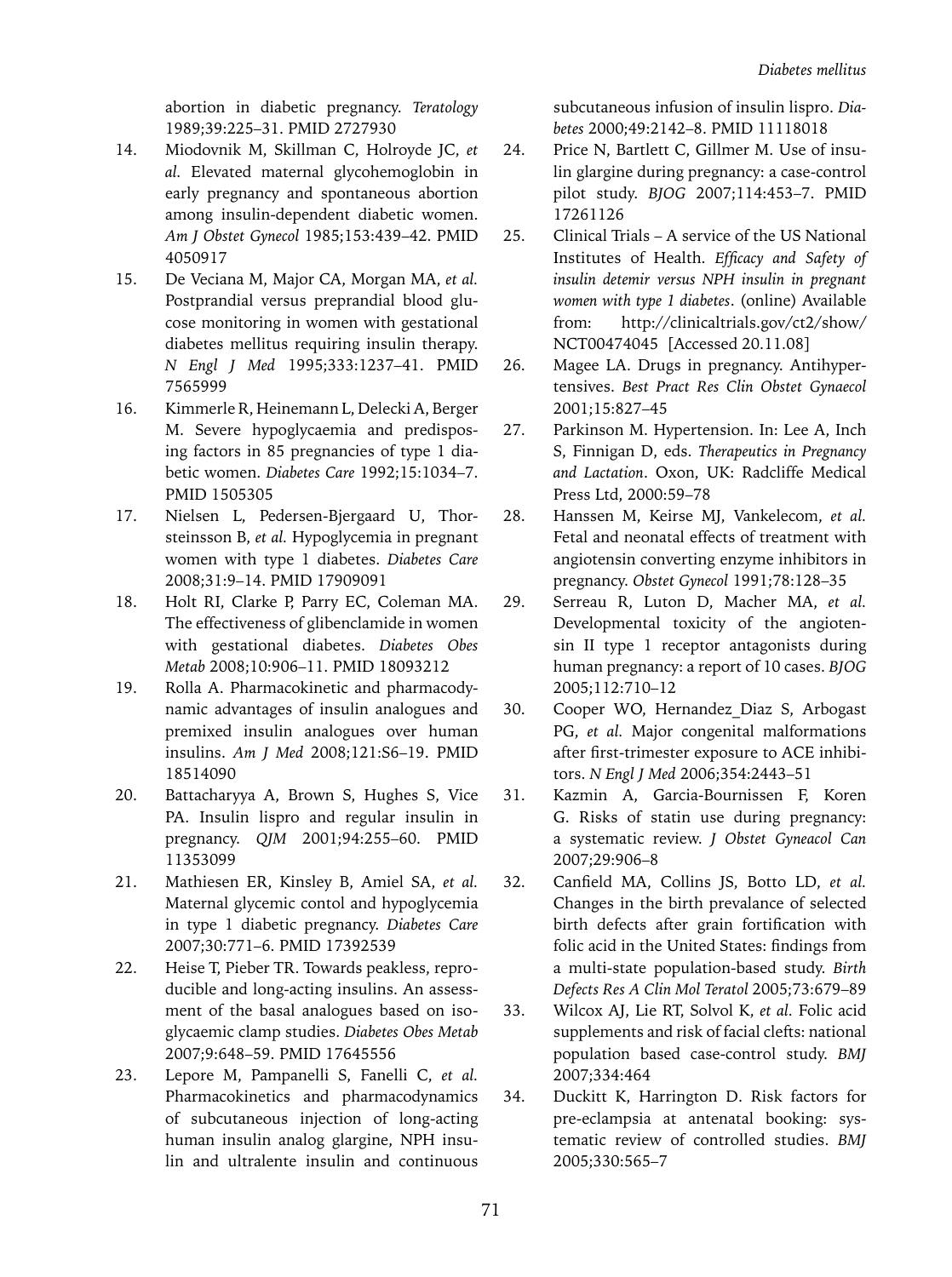- 35. Howarth C, Gazis A, James D. Association of type1 diabetes mellitus, maternal vascular disease and complications of pregnancy. *Diabet Med* 2007;24:1229–34
- 36. Chandiramani M, Shennan A. Hypertensive disorders of pregnancy: a UK-based perspective. *Curr Opin Obstet Gynecol* 2008;20:96–101
- 37. CLASP (Collaborative Low-Dose Aspirin Study in Pregnancy) Collaborative Group. CLASP: a randomised trial of low-dose aspirin for the prevention and treatment of preeclampsia among 9364 pregnant women. *Lancet* 1994;343:619–29
- 38. Askia L M, Duley L, Henderson-Smart D, *et al.* Antiplatelet agents for prevention of pre-eclampsia: a meta-analysis of individual patient data. *Lancet* 2007;369:1791–8
- 39. Chappell LC, Seed PT, Briley AL, *et al.* Effects of antioxidants on the occurrence of preeclampsiain women at increase risk: a randomised trial. *Lancet* 1999;354:810–6
- 40. Poston L, Briley A L, Seed PT, *et al.* Vitamin C and vitamin E in pregnant women at risk for pre-eclampsia (VIP trial): randomised placebo-controlled trial. *Lancet* 2006;367:1145–54
- 41. Hofmeyr G J, Duley L, Atallah A. Dietary calcium supplementation for prevention of pre-eclampsia and related problems: a systematic review and commentary. *BJOG* 2007;114:933–43
- 42. Haddow JE, Palomake GE, Allan WC, *et al.*  Maternal thyroid deficiency during pregnancy and subsequent neuropsychological development of the child. *N Engl J Med*  1999;341:549–55. PMID 1045159
- 43. The Diabetes Control and Complications Trial research group. Effect of pregnancy on microvascular complications in the Diabetes Control and Complications Trial. *Diabetes Care* 2000;23:1084–91. PMID 1093750
- 44. Temple RC, Aldridge VA, Sampson MJ, *et al.* Impact of pregnancy on the progression of diabetic retinopathy in type 1 diabetes. *Diabetic Med* 2001;18:573–7. PMID 11553188
- 45. Lauenborg J, Mathieson E, Ovesen P, *et al.*  Audit on stillbirths in women with pregestational type 1 diabetes. *Diabetes Care*  2003;26:1385–9. PMID 12716793
- 46. Ekbom P, Damm P, Feldt-Rasmussen B, *et al.* Pregnancy outcome in type 1 diabetic women with microalbuminuria. *Diabetes Care* 2001;24:1739–44. PMID 11574435
- 47. Rossing K, Jacobsen P, Hommel E, *et al.* Pregnancy and progression of diabetic nephropathy. *Diabetologia* 2002;45:36–41. PMID 11845221
- 48. Biesenbach G, Grafinger P, Stoger H, Zazgornik J. How pregnancy influences renal function in nephropathic type 1 diabetic women depends on their pre-conceptional creatinine clearance. *J Nephrol* 1999;12:41–6. PMID 10203003
- 49. Macleod AF, Smith SA, Sonksen PH, Lowy C. The problem of autonomic neuropathy in diabetic pregnancy. *Diabetic Med* 1990;7:80– 2. PMID 2137069
- 50. Lavin JP, Gimmon Z, Miodovnik M, *et al.* Total parental nutrition in a pregnant insulin-requiring diabetic. *Obstet Gynecol* 1982;59:660–4. PMID 6803201
- 51. James AH, Jamison MG, Biswas MS, *et al.* Acute myocardial infarction in pregnancy: a United States population based study. *Circulation* 2006;113:1564–71. PMID 16534011
- 52. Evers IM, ter Braak EWMT, de Valk HW, *et al.* Risk indicators predictive for severe hypoglycaemia during the first trimester of type 1 diabetic pregnancy. *Diabetes Care*  2002;25:554–9. PMID 11874946
- 53. Peet JH, Sadler TW. Mouse embryonic cardiac metabolism under euglycemic and hypoglycaemic conditions. *Teratology* 1996;54:20–6. PMID 8916366
- 54. American College of Obstetricians and Gynecologists. *Pregestational Diabetes Mellitus*. ACOG Practice Bulletin No 60. Washington (DC), 2005
- 55. Langer O, Anyaegbunam A, Brustman L, *et al.* Pregestational diabetes: insulin requirements throughout pregnancy. *Am J Obstet Gynecol* 1988;159:616–21. PMID 3048099
- 56. Javanovic L, Knopp RH, Brown Z, *et al.*  Declining insulin requirements in the late first trimester of diabetic pregnancy. *Diabetes Care* 2001;24:1130–6. PMID 11423491
- 57. Kamalakannan D, Baskar V, Barton DM, Abdu TAM. Diabetic Ketoacidosis in